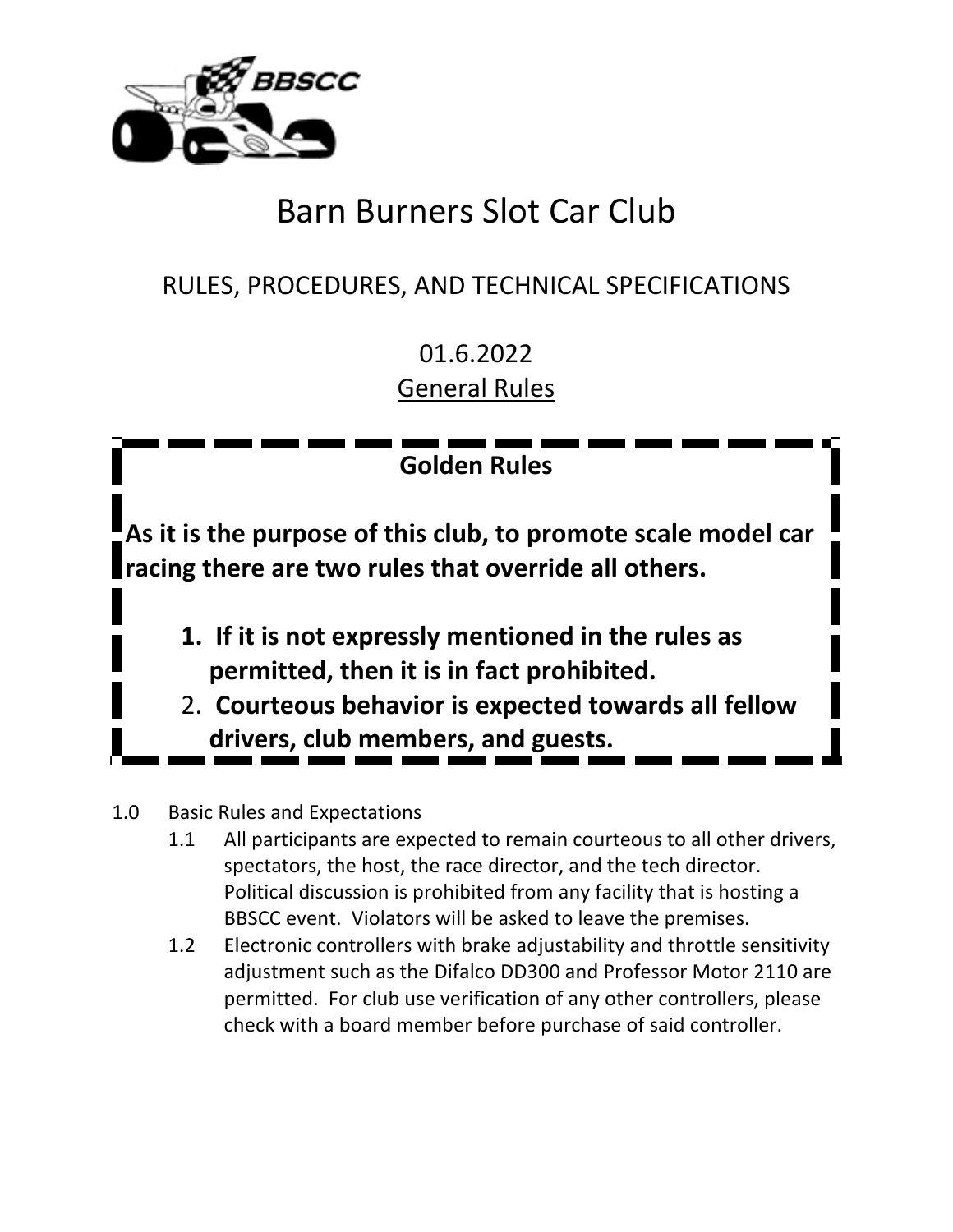

#### 2.0 Race Rules

- 2.1 General Race Rules
	- 2.1.1 You must be on time to your turn marshal post. We will not wait to start a race for you, and penalties may be imposed as noted in the "Turn Marshalling" section
	- 2.1.2 You must be on time to the starting grid for your race. We will start without you and you will not be allowed to make up that heat.
	- 2.1.3 The Race Director at his/her discretion, will issue a warning to a driver exhibiting unsportsmanlike conduct. A second offense will cause the driver to suffer a ten-lap penalty. A third offense will result in the driver's disqualification from the race.

#### 2.2 Tech Inspection

- 2.2.1 Tech inspections will be made on all cars participating in races and inspected by a tech inspector so designated by one or more members of the board. This officer will have any car they intend to race inspected by another designee.
- 2.2.2 The starting and closing times for tech inspection will be announced by the Tech Director at the event.
- 2.2.3 Any driver whose car is not inspected by the close of tech inspection will not race in that class.
- 2.2.4 Magnet Marshal will be used in tech inspections for all BBSCC classes. Cars may not exceed maximum down force limit for any class, but a 5 gram leeway will be given on top of the maximum limit for each class to account for inconsistencies.
- 2.2.5 All cars will be impounded after tech inspection and cannot be touched or worked on until they begin the race with the exception of tire cleaning prior to their first heat. Any driver found working on his/her car during the impound period will be disqualified.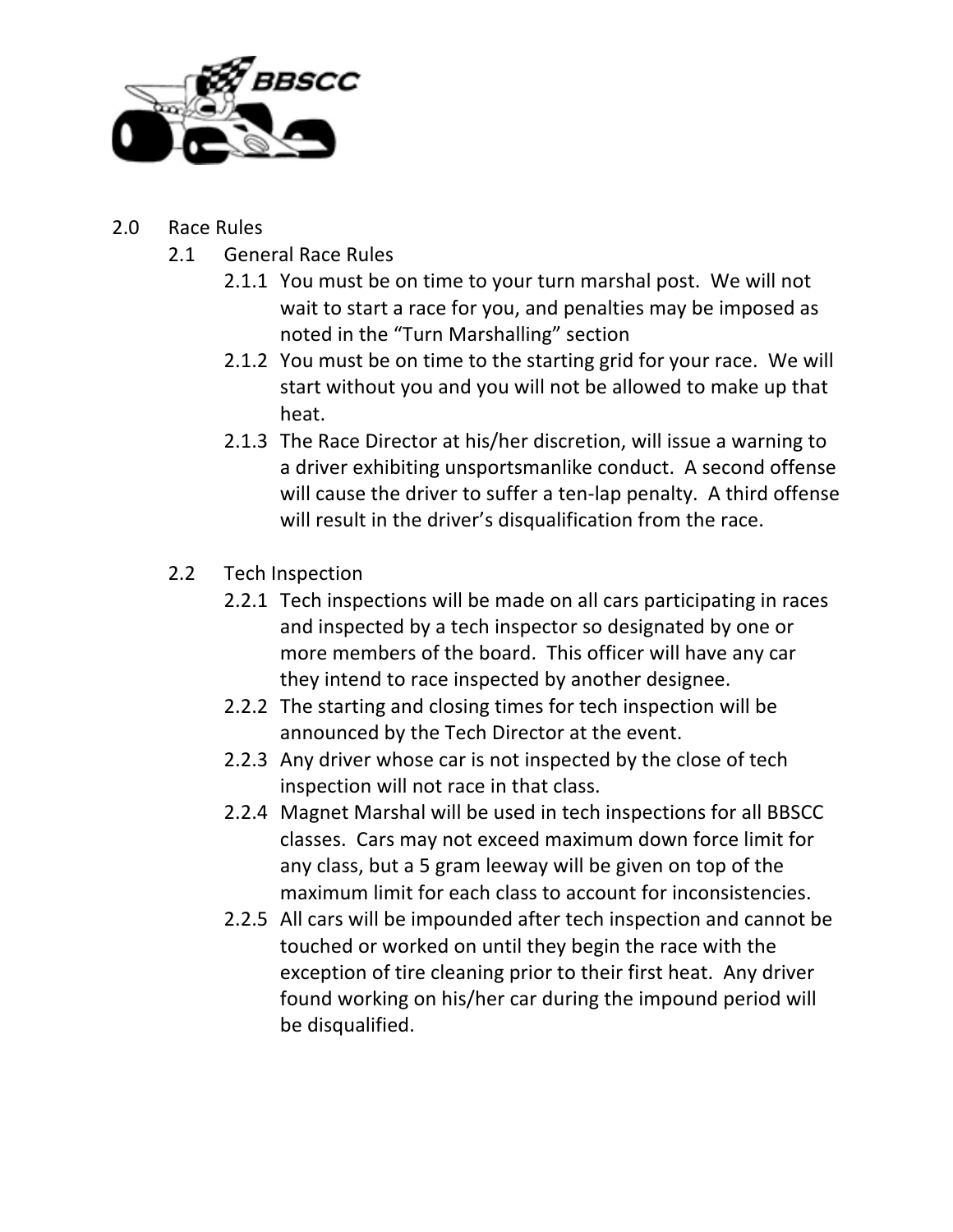

- 2.3 Track Call
	- 2.3.1 Consistent with the rules below a "Track" call may be made by any driver by calling "Track". Track calls are permitted only under the following circumstances. A "Track" call is a yellow flag and is a temporary stoppage of the race.
		- 2.3.1.1 A car on the straight directly in front of the driver stations or an inaccessible part of the racing surface.
		- 2.3.1.2 Drivers may only reach for their car if it is directly in front of their driver station. This is to prevent drivers from blocking the view of other drivers. Drivers violating this rule may be penalized 1 lap.
		- 2.3.1.3 A car landing in another driver's lane, i.e. a "rider".
		- 2.3.1.4 A corner marshal who has 3 or 4 cars wreck at the same time in front of them may make a "Track" call.
	- 2.3.2 When a track call is made, the Race Director may ask the driver calling track his/her reason for doing so. If the Race Director determines the track call to have been unwarranted the driver will be penalized 1 lap.
- 2.4 Turn Marshalling
	- 2.4.1 As cars routinely leave the track's slots, there will be turn marshals for each heat. If you are racing in a class, then you will be expected to turn marshal for that class.
	- 2.4.2 It is the turn marshal's responsibility to get the cars on the track quickly and in the correct lane. In the case of 2 de-slots at the same time the marshal should try to re-slot the cars in the order they de-slotted. The exception to this is if one of the cars that de-slotted caused the other car to de-slot then the car that was hit should be re-slotted first since it was not the driver's fault.
	- 2.4.3 Failure to consistently marshal correctly can result in a one lap penalty.
	- 2.4.4 All entrants are expected to marshal and/or assist the Race Director if asked. If unable to marshal for any reason consult the Race Director.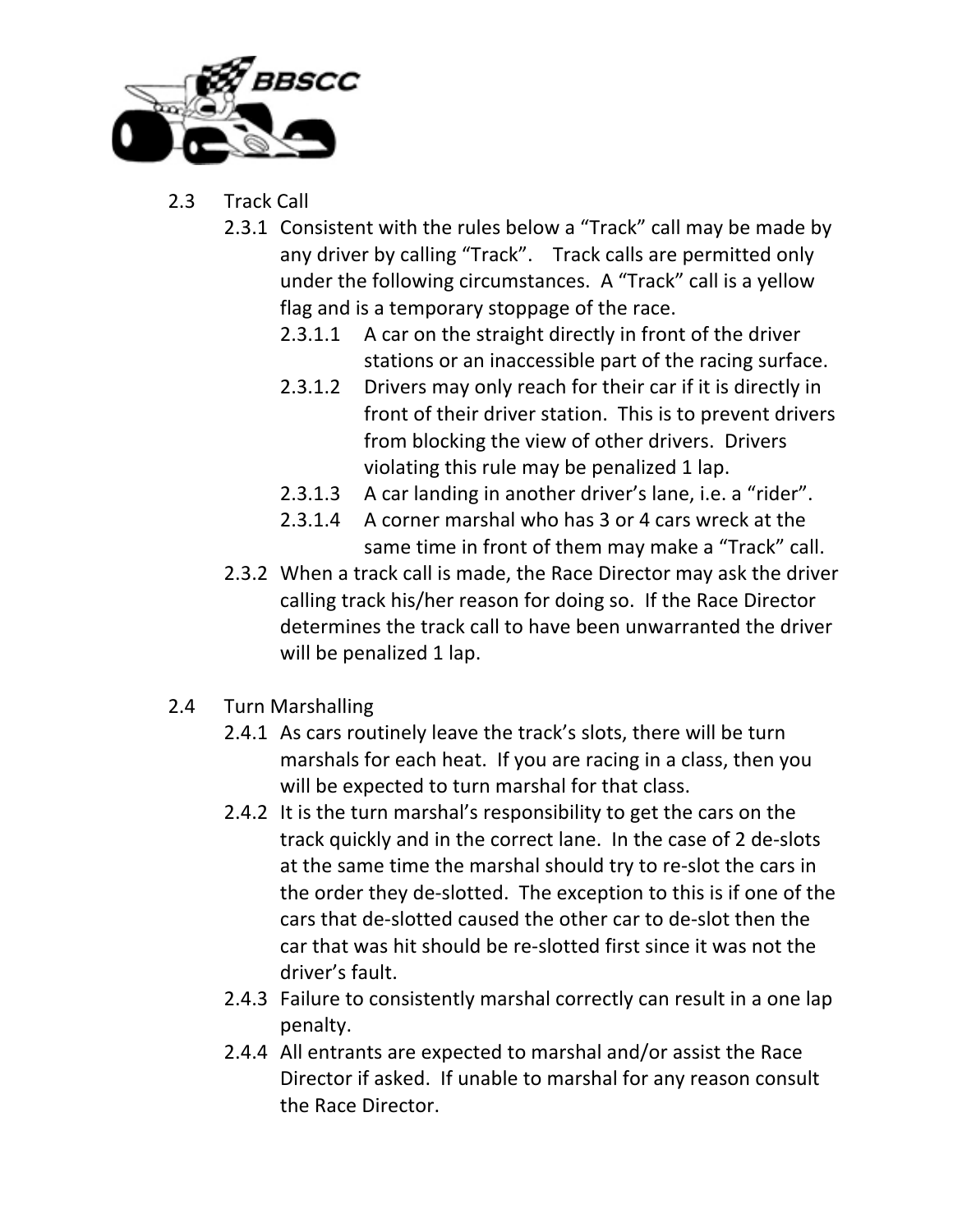

- 2.4.5 Any driver failing or refusing to marshal as requested/required in a class in which he/she is competing will receive a 5 lap penalty for his/her race in that class unless otherwise excused by the Race Director.
- 2.4.6 Remember that you are marshalling the cars of drivers who will be marshalling when you are driving. Your constant and consistent attention to your marshal duties will make the race more enjoyable and equitable for everyone. You should be watching your corner not the race.
- 2.5 Black Flag
	- 2.5.1 Any car suffering damage that makes it a hazard to other drivers due to constant de-slotting or that is damaged in a manner making it illegal under BBSCC rules may be black flagged at the discretion of the Race Director.
	- 2.5.2 A car that is black flagged must be immediately removed from the track until proper repairs are made. Failure to comply with black flag will result in the disqualification from the race.
- 2.6 Race Director Responsibilities
	- 2.6.1 See to it that sufficient practice time is allocated prior to tech inspection for any class which is about to race. Only those cars which are about to race should be allowed on the track during the practice session.
	- 2.6.2 See to it that the track is turned off during the tech inspection.
	- 2.6.3 See to it that the race schedule is followed.
	- 2.6.4 See to any necessary mid-race lap total adjustments due to riders, etc.
- 2.7 Car Maintenance before and during heats
	- 2.7.1 Drivers may clean tires prior to placing the car at the start of the car's first heat.
	- 2.7.2 Drivers may remove cars from the track during the heat to perform maintenance but only if the car sits along the straightaway directly in front of the driver driving the car.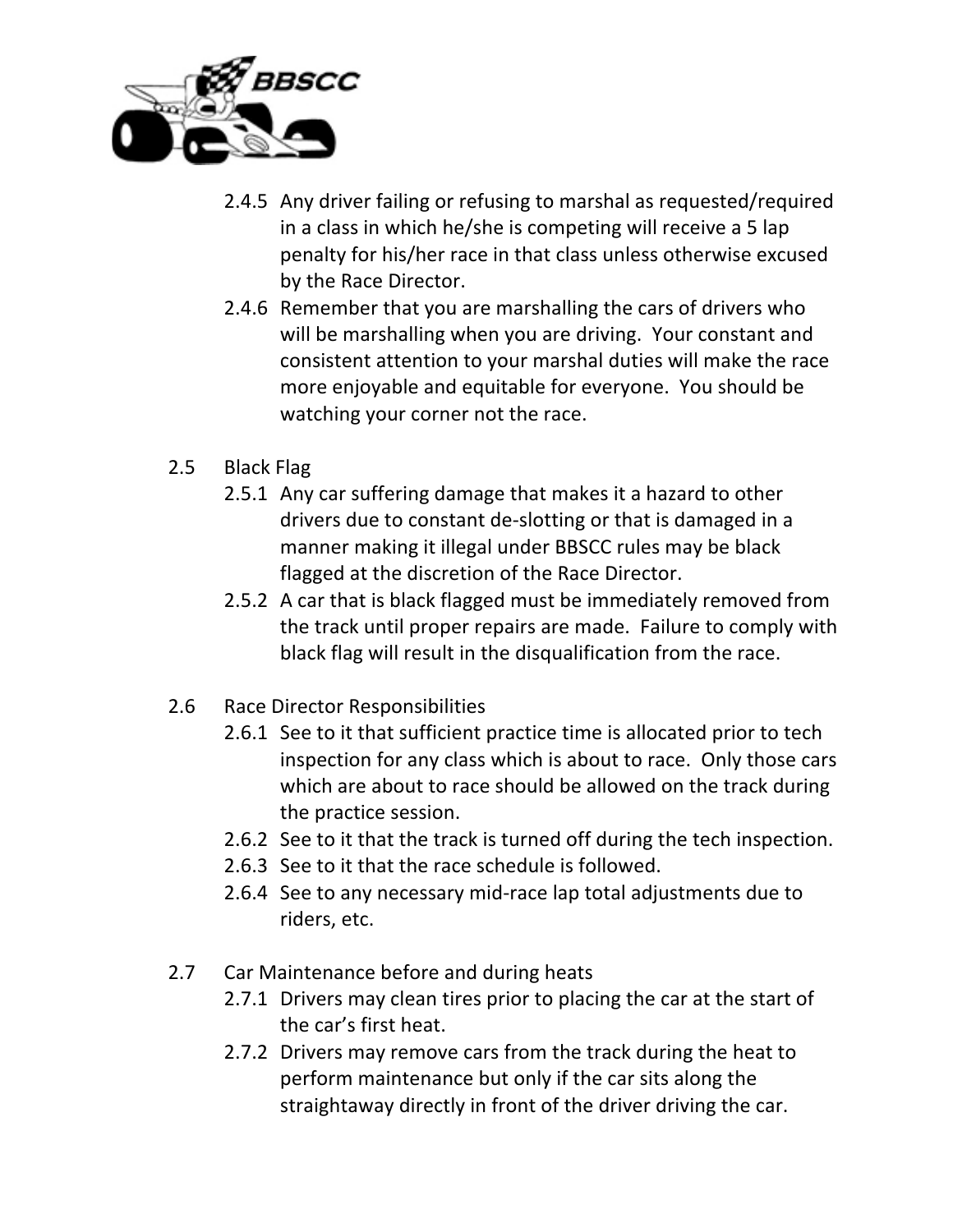

- 2.7.3 Drivers may NOT remove cars from the track after power is cut at the end of any heat or at any time between heats except in the next rule circumstance.
- 2.7.4 Cars stopped in the designated pit area in front of the driver's stations may be removed for maintenance or tire cleaning once the power is off between heats.
- 2.8 Race Time Limits
	- 2.8.1 Except for the following classes all race heats will be 90 seconds (1.5 minutes) long.
	- 2.8.2 Classic NASCAR class races will be re-fueling races and heats will be 120 seconds (2 minutes) long.
	- 2.8.3 Trans Am class races will be re-fueling races and the heats will be 120 seconds (2 minutes) long.
	- 2.8.4 Group C class races will be re-fueling races and the heats will be 120 seconds (2 minutes) long.
	- 2.8.5 For endurance races of any class the rotation number will be increased from 1 to whatever is necessary to simulate the correct length of race.
	- 2.8.6 Other time limits or scoring methods might be designated by the Race Director for IROC races or youth races. These alternate scoring methods will be communicated to the drivers before the races.
- 3.0 Technical Specifications
	- 3.1 Chassis
		- 3.1.1 Minimum 1/32" ground clearance on all cars. Gears are exempted as long as they do not touch the track surface. Class specific rules listed in the classes area below supersede this rule.
		- 3.1.2 Guide flag must not extend beyond front bodywork.
		- 3.1.3 Magnets in classes that allow them may be added to the inside of the chassis. They may NOT be placed to the very front of the car where the Magnet Marshal will not read them. They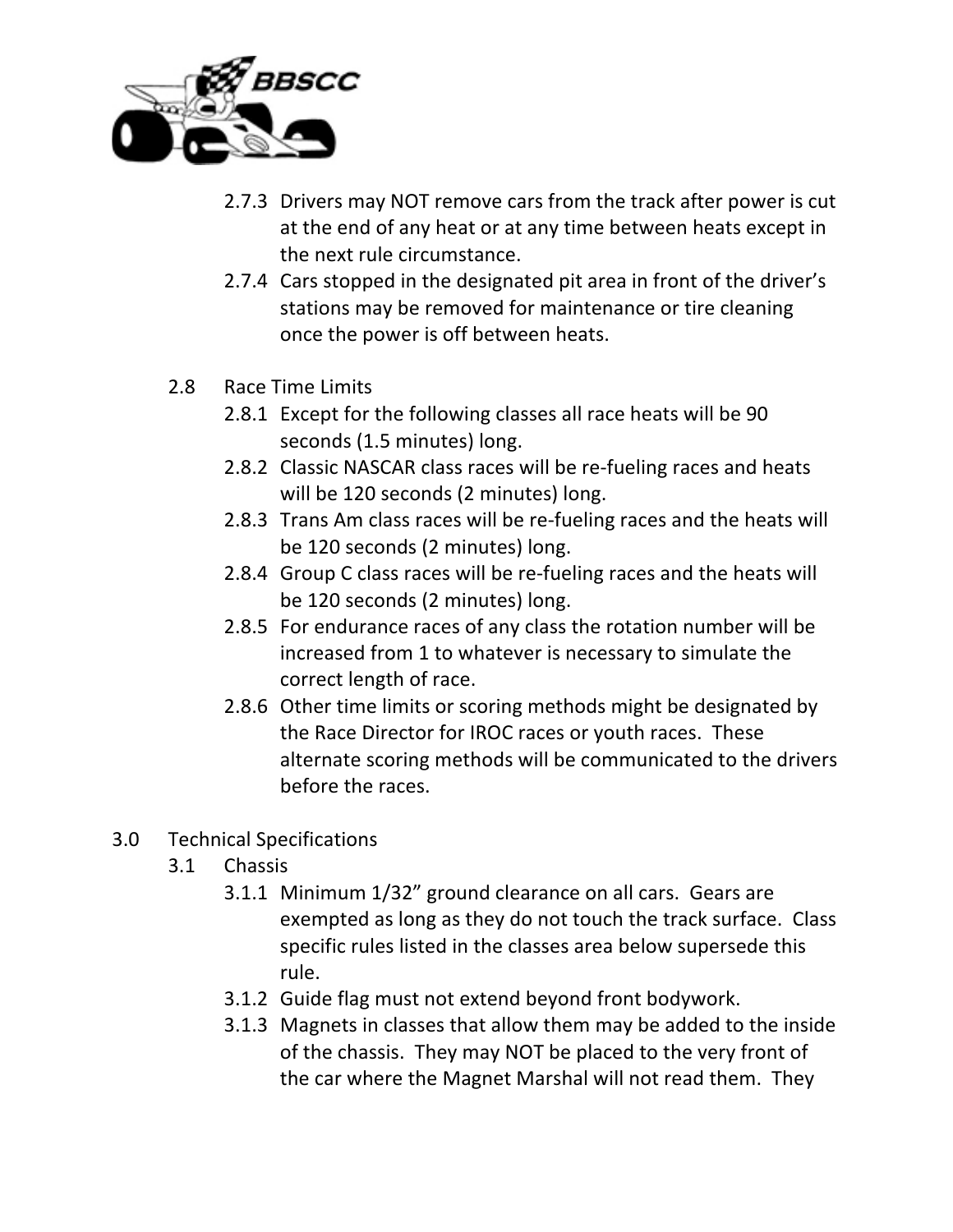

must be affixed so that they do not come loose during racing. For Carrera classes they must be in stock locations only.

- 3.1.4 The body mounting screws may be loosened. If they are, they MUST BE COVERED with tape to prevent them from falling into the track. The thickness of the tape will be included in the ground clearance measurement.
- 3.1.5 You may use any copper or aluminum braids.
- 3.1.6 Axle spacers may be used, and axles shortened to prevent wheel slop.
- 3.1.7 Chassis may be trimmed to provide body float. The amount of trimming must be no more than the thickness of an index card. No other chassis modifications are allowed unless expressly permitted by that class.
- 3.1.8 Axle bushings and motors may be glued in place.
- 3.1.9 You may add weight to most classes. The only stipulations are that the weight must be secured, not visible when the car is placed on the track and must be attached inside the car.
- 3.2 Body
	- 3.2.1 Only hard plastic or resin bodies are allowed. Vacuum-formed bodies that have been hardened and thickened may be allowed at the discretion of the rules committee, provided they weigh at least 25 grams.
	- 3.2.2 Open cockpit cars require, at a minimum, a driver and a "shelf"; closed cars require a driver, front and rear glass, and a cover over the mechanical. Full interior is not always required although driver should have arms and at least the top half of the steering wheel.
	- 3.2.3 If the racing car had a spoiler mounted, it must be in place at tech inspection and at the start of the race. The spoiler must be as securely affixed as possible and at least have a chance of being in place the entire race.
	- 3.2.4 You may trim wheel wells to ensure proper tire clearance. Grinding with intent to lighten body is not permitted.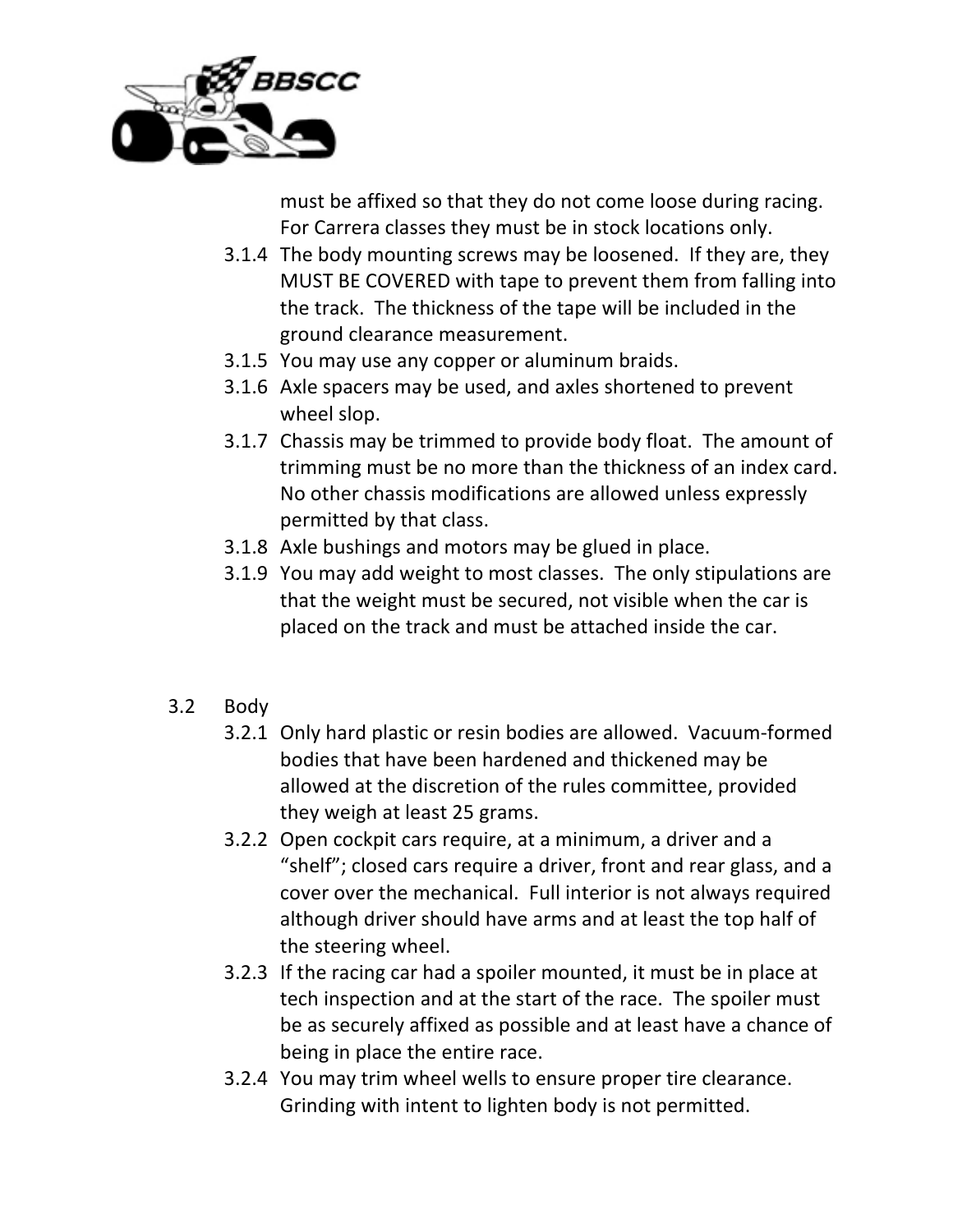

- 3.2.5 Bodies may be lowered on the chassis unless specifically specified in that classes rules that it is not allowed. Body and chassis must both still meet ground clearance requirements. Classic NASCAR cars are allowed to be lowered so that the roll center is the same as Monogram cars. Monogram NASCAR cars need to have the stock magnet box cut to allow for ground clearance.
- 3.3 Motor
	- 3.3.1 Motor replacements for any class need to be approved per the rules for that class.
- 3.4 Wheels and Tires
	- 3.4.1 All four tires must be in contact with the track surface. Front wheels must touch and roll on the track. If this requires adjustment when moving from a routed track to sectional plastic track, it is the owner's responsibility to ensure compliance.
	- 3.4.2 Tires must fit within the body limits. Tires must be covered by the body as viewed from directly above the car. This does not apply to open-wheeled cars. Front tires must be of the original manufacturer; if a resin car, the wheels and tires must be approved by tech inspectors.
	- 3.4.3 Some classes allow original equipment tires to be replaced with rubber or urethane aftermarket tires of the same width and diameter. Tires should be as close as possible to prototype. Replacement wheels where allowed must be prototypical and have wheel inserts in place if necessary. In these classes, wheels may be replaced with set screw types; CB Design wheels are the preferred replacement rims.
	- 3.4.4 All tires must be of a rubber or urethane construction. No Oring, sponge, or silicone tires. Tire width will be measured at the contact patch.
	- 3.4.5 All tires must be run DRY and no traction compounds or treatments may be used. Cleaner residue must be removed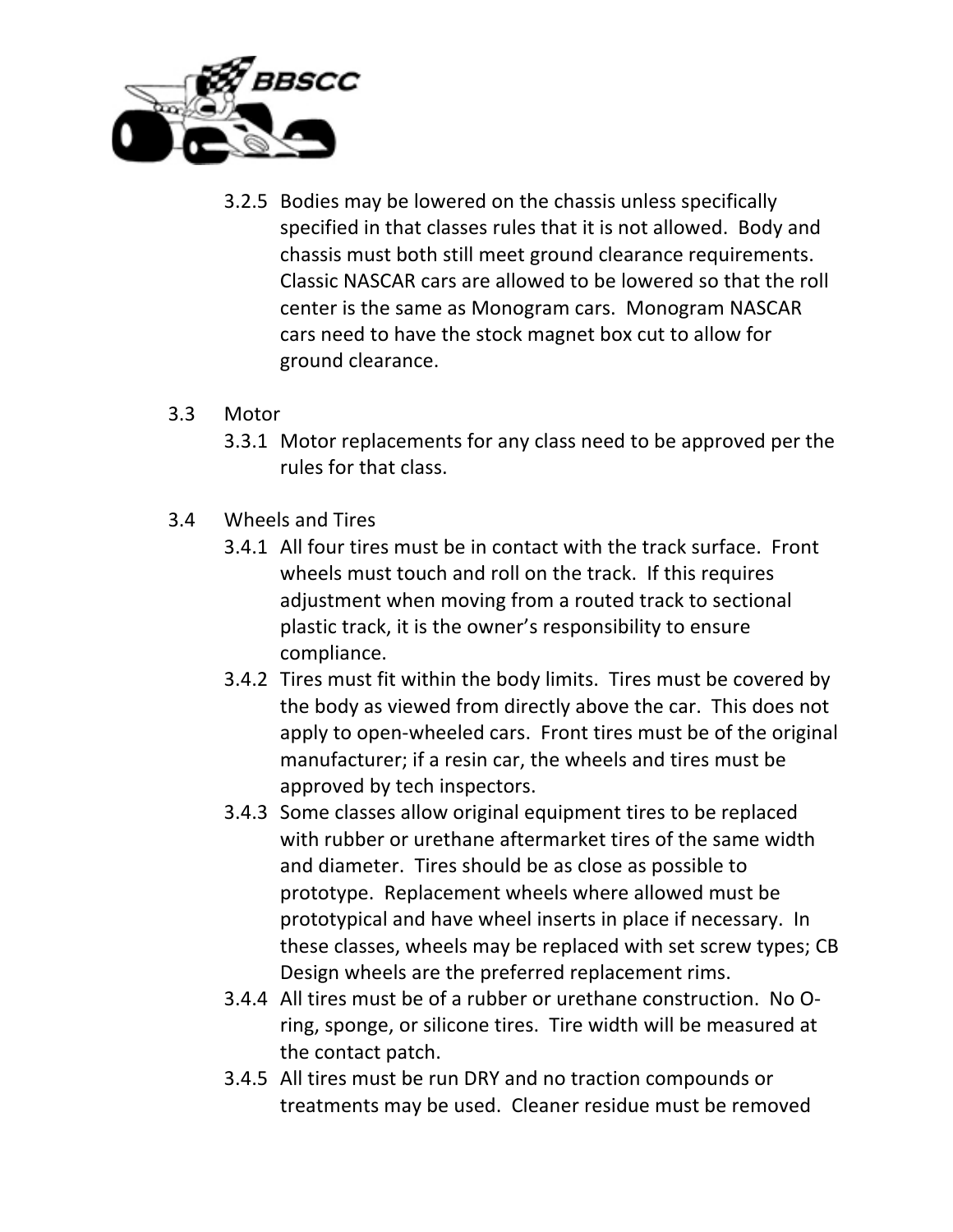

before placing the car on the track. Any car that leaves residue on the track surface shall be immediately disqualified and removed from the race.

- 3.4.6 Front tire treatments intended to reduce the traction of the tire, including the application of nail polish or similar substances are not permitted. "ZeroGrip" or similar low friction replacement front tires are not permitted. The intent of this rule is that front tires should be equivalent to the stock tires supplied with ready to race cars eligible in the class.
- 3.4.7 You may glue and true the tires. Slight beveling of the tires may be done but not excessive rounding to purposefully narrow the tires. Tech inspection decision is final.
- 3.5 Gears
	- 3.5.1 Some classes allow gear changes. Please see the specific class rules in this document for gear change rules.
- 3.6 Resin Cars
	- 3.6.1 In classes where resin cars are permitted, any resin body consistent with the class is allowed.
	- 3.6.2 Body must be securely screw mounted with at least 2 screws.
	- 3.6.3 Permitted chassis brands include: any ready-to-race chassis from a brand permitted in the class or any of the following aftermarket chassis: MRRC Sebring, Slot.It HRS, Penelope Pitlane, or a scratch-built chassis. Other commercially available aftermarket chassis may be permitted at the discretion of the rules committee.
	- 3.6.4 Scratch-built chassis must include a solid pan extending at least from the front axle to the rear axle and from the left hand to the right-hand body panel.
- 3.7 Forbidden Modifications
	- 3.7.1 Any motor rated at more than 21,500 RPM (unless otherwise specified in the class rules). The tech committee shall be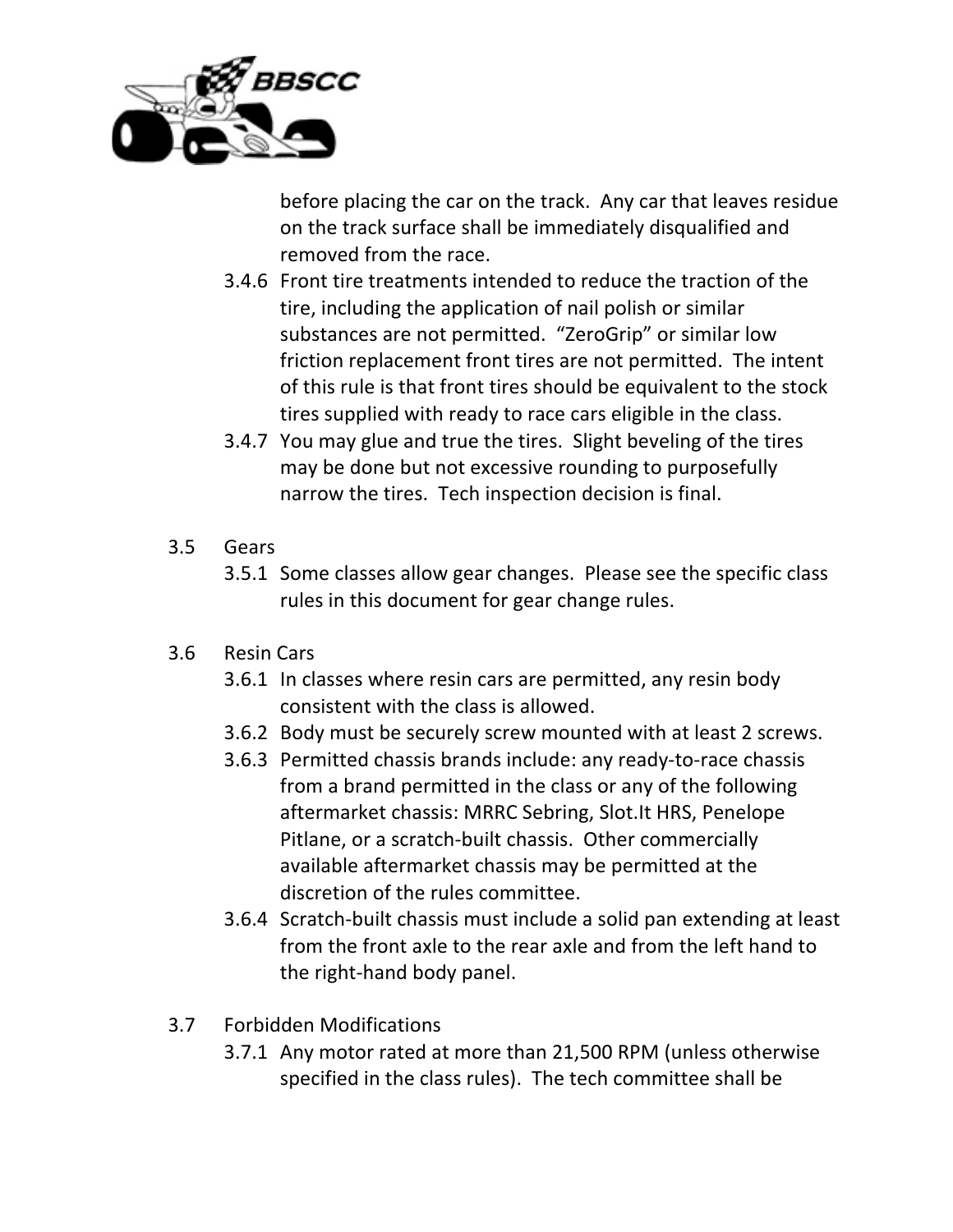

permitted to request that any owner provide the specs for any non-original equipment motor.

- 3.7.2 Axle ball bearings
- 3.7.3 Motor ball bearings
- 4 Competition classes and specific class rules
	- 4.1 Active Classes
		- 4.1.1 Carrera GT

| <b>Brands Allowed</b>      | Any Carrera GT car                              |
|----------------------------|-------------------------------------------------|
| Wheels and Tires           | Stock Rims - Paul Gage urethane tires permitted |
| Chassis                    | <b>No Modifications</b>                         |
| Magnet Limit               | No Magnets                                      |
| <b>Other Modifications</b> | Stock motor or any 18K motor is permitted       |

#### 4.1.2 Carrera DTM

| <b>Brands Allowed</b>      | Carrera Only                                     |
|----------------------------|--------------------------------------------------|
| <b>Wheels and Tires</b>    | Stock Rims - Paul Gage urethane tires permitted  |
| Chassis                    | <b>No Modifications</b>                          |
| Magnet Limit               | 220g Max (5 gram leeway) only in stock locations |
| <b>Other Modifications</b> | Stock motor or any 18K motor is permitted        |

#### 4.1.3 50s F1

| <b>Brands Allowed</b>      | Scalextric, Resin, Cartrix                             |
|----------------------------|--------------------------------------------------------|
| <b>Wheels and Tires</b>    | Wheels should be a classic style for the period. Front |
|                            | and rear tires should be no wider than 5 mm for        |
|                            | contact patch. BRM or CB Design wheels and Paul        |
|                            | Gage urethane tires permitted.                         |
| Chassis                    | Plastic or brass. Front and rear track may not exceed  |
|                            | 2.25''                                                 |
| Magnet Limit               | No Magnet                                              |
| <b>Other Modifications</b> | Stock motor or 18K or lower motor permitted            |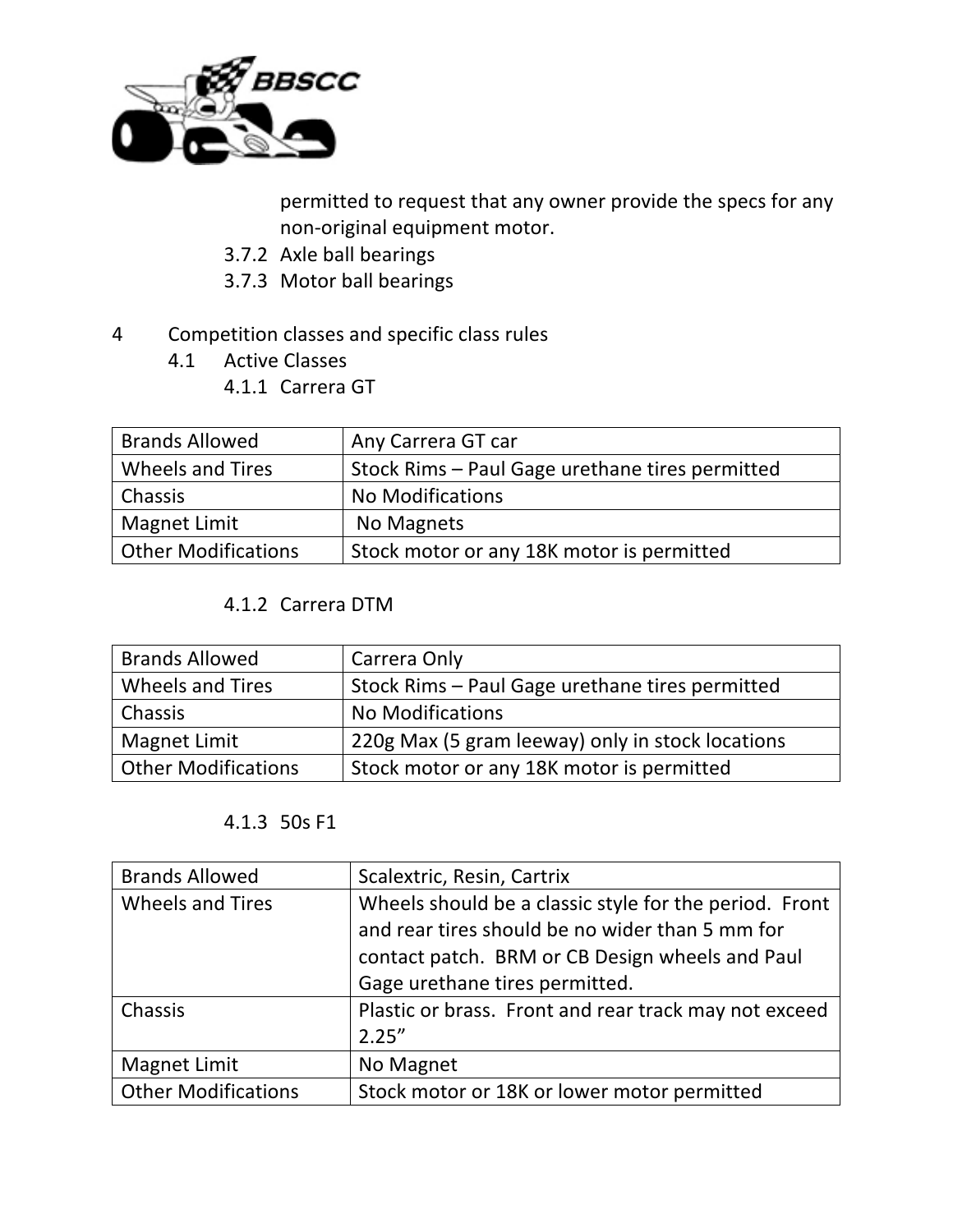

# 4.1.4 65-80 Sports Prototype

| <b>Years Allowed</b>       | International Sports Prototypes that competed from    |
|----------------------------|-------------------------------------------------------|
|                            | 1965-1980                                             |
| <b>Brands Allowed</b>      | Scalextric, Carrera, Monogram, Fly, Slot.it, Spirit,  |
|                            | Resin, NSR, Thunderslot                               |
| <b>Wheels and Tires</b>    | Metal rims but have lug nut design engraved on the    |
|                            | rim or have inserts installed. Urethane tires allowed |
| Chassis                    | Full pan plastic                                      |
| <b>Magnet Limit</b>        | 220g (5g leeway is permitted)                         |
| <b>Other Modifications</b> | Any 21.5K motor is permitted                          |

#### 4.1.5 Can Am

| <b>Years Allowed</b>       | Limited to cars that raced in Can Am series 1966-<br>1974                        |
|----------------------------|----------------------------------------------------------------------------------|
| <b>Brands Allowed</b>      | Carrera, Monogram, Scalextric, Fly, HSRR, Vanquish,<br>Slot.it, MRRC, NSR, Resin |
| <b>Wheels and Tires</b>    | Front tires and rims must be factory stock. Any<br>urethane tires are permitted  |
| Chassis                    | No restriction                                                                   |
| Magnet Limit               | 240g (5g leeway is permitted)                                                    |
| <b>Other Modifications</b> | No motor or gear ratio restriction in this class                                 |

## 4.1.6 Group C Prototypes

| <b>Years Allowed</b>  | International Sports Prototypes from 1981 to 1993 |
|-----------------------|---------------------------------------------------|
| <b>Brands Allowed</b> | Slot. it chassis only. Body may be changed        |
| Wheels and Tires      | Urethane tires allowed (Paul Gage)                |
| <b>Chassis</b>        | No restriction                                    |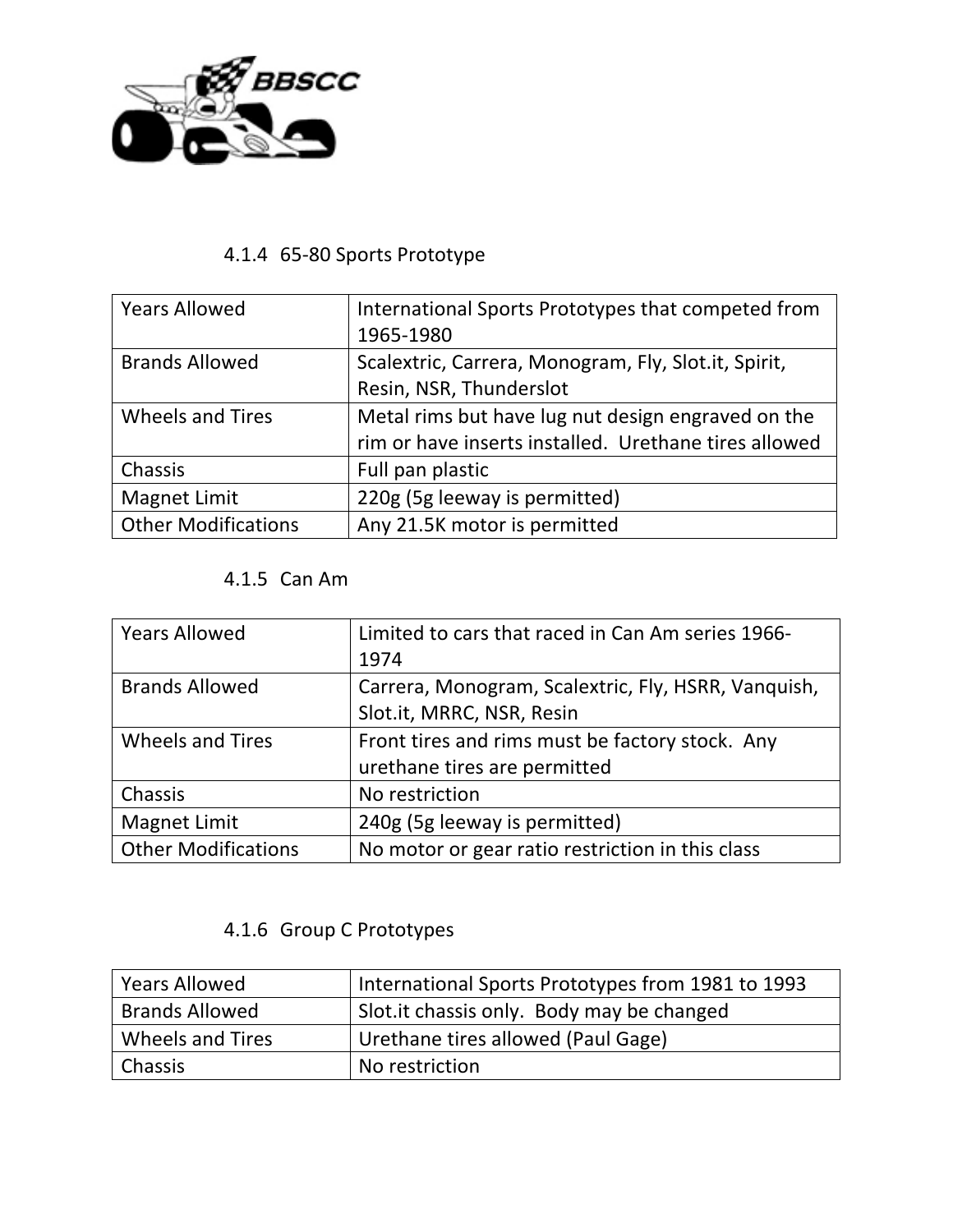

| <b>Magnet Limit</b> | 220g (5g leeway is permitted) in stock magnet<br>locations |
|---------------------|------------------------------------------------------------|
| Other Modifications | Slot.it 23k motor                                          |

#### 4.1.7 Classic NASCAR

| <b>Years Allowed</b>       | Limited to car models that ran in NASCAR between<br>1955 and 1980 |
|----------------------------|-------------------------------------------------------------------|
| <b>Brands Allowed</b>      | Carrera, Scalextric, Monogram, Pioneer, Resin                     |
| <b>Wheels and Tires</b>    | Replacement rims CB Design classic steel wheels                   |
|                            | 17mm x 8 mm only. Paul Gage urethane tires may                    |
|                            | be used.                                                          |
| Chassis                    | Chassis swapping is allowed. Must be of sidewinder                |
|                            | or inline configuration. 3D printed chassis permitted.            |
| <b>Magnet Limit</b>        | No Magnet                                                         |
| <b>Other Modifications</b> | Carrera cars are allowed to have body lowered by                  |
|                            | cutting body mounts. Cannot be lower than top of                  |
|                            | front and rear bumper mounts and pan cannot be                    |
|                            | cut. Max motor size is 18k.                                       |

## 4.1.8 NSR 86/89 F1

| <b>Brands Allowed</b>   | NSR only                                                    |
|-------------------------|-------------------------------------------------------------|
| <b>Wheels and Tires</b> | Any NSR wheels and tires permitted even though              |
|                         | I they are rubber. Paul Gage tires are also permitted if    |
|                         | $\frac{1}{2}$ urethane is preferred. Same approximate width |
|                         | must be maintained. Rear wheel max stance 2.625"            |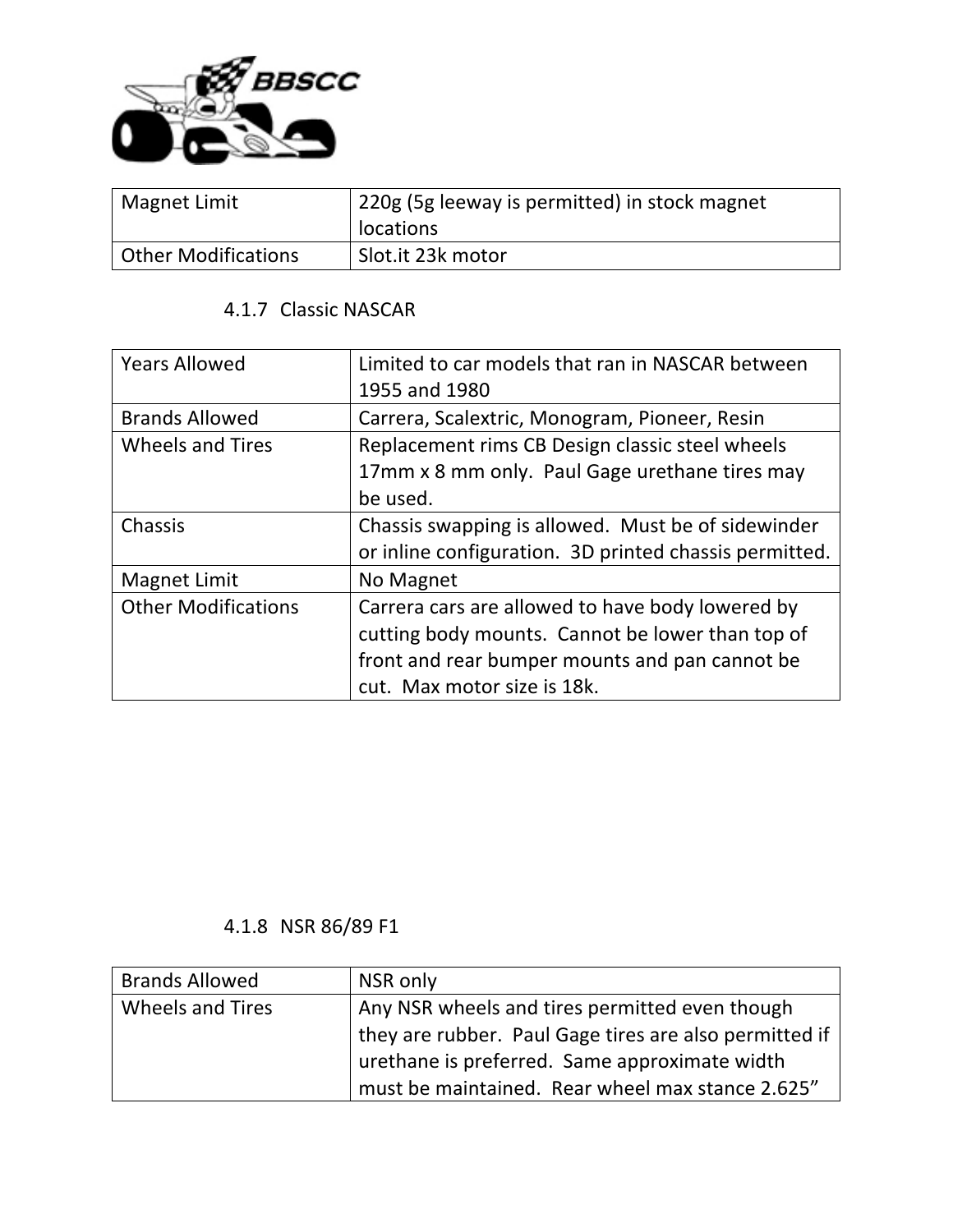

| <b>Chassis</b>             | NSR chassis only              |
|----------------------------|-------------------------------|
| Magnet Limit               | 220g (5g leeway is permitted) |
| <b>Other Modifications</b> | 21.5K RPM motor limit         |

#### 4.1.9 Trans Am

| <b>Years Allowed</b>       | Only pony cars from the 1960's through the 1970's   |
|----------------------------|-----------------------------------------------------|
|                            | are allowed                                         |
| <b>Brands Allowed</b>      | Scalextric, Monogram, Pioneer, Resin                |
| <b>Wheels and Tires</b>    | Wheels can be CB Design period correct style wheels |
|                            | 15mm x 8 mm. Paul Gage urethane tires are           |
|                            | permitted.                                          |
| Chassis                    | No restrictions, 3D printed chassis permitted       |
| <b>Magnet Limit</b>        | No Magnets allowed                                  |
| <b>Other Modifications</b> | Hard plastic interior is required. Any 18K motor is |
|                            | permitted.                                          |

# 4.1.10 Classic Sports Cars

| <b>Years Allowed</b>       | Cars must be 1963 or earlier that raced in Le Mans or |
|----------------------------|-------------------------------------------------------|
|                            | International Manufacturers Championship races        |
| <b>Brands Allowed</b>      | Any manufacturer and resin                            |
| <b>Wheels and Tires</b>    | Only stock or rubber equivalent tires are allowed.    |
|                            | Tires may not exceed 8mm width. Paul Gage             |
|                            | urethane tires permitted.                             |
| Chassis                    | Plastic and plate brass chassis are allowed. No       |
|                            | modification of stock chassis is allowed.             |
| Magnet Limit               | No Magnet                                             |
| <b>Other Modifications</b> | 18K motor or less permitted                           |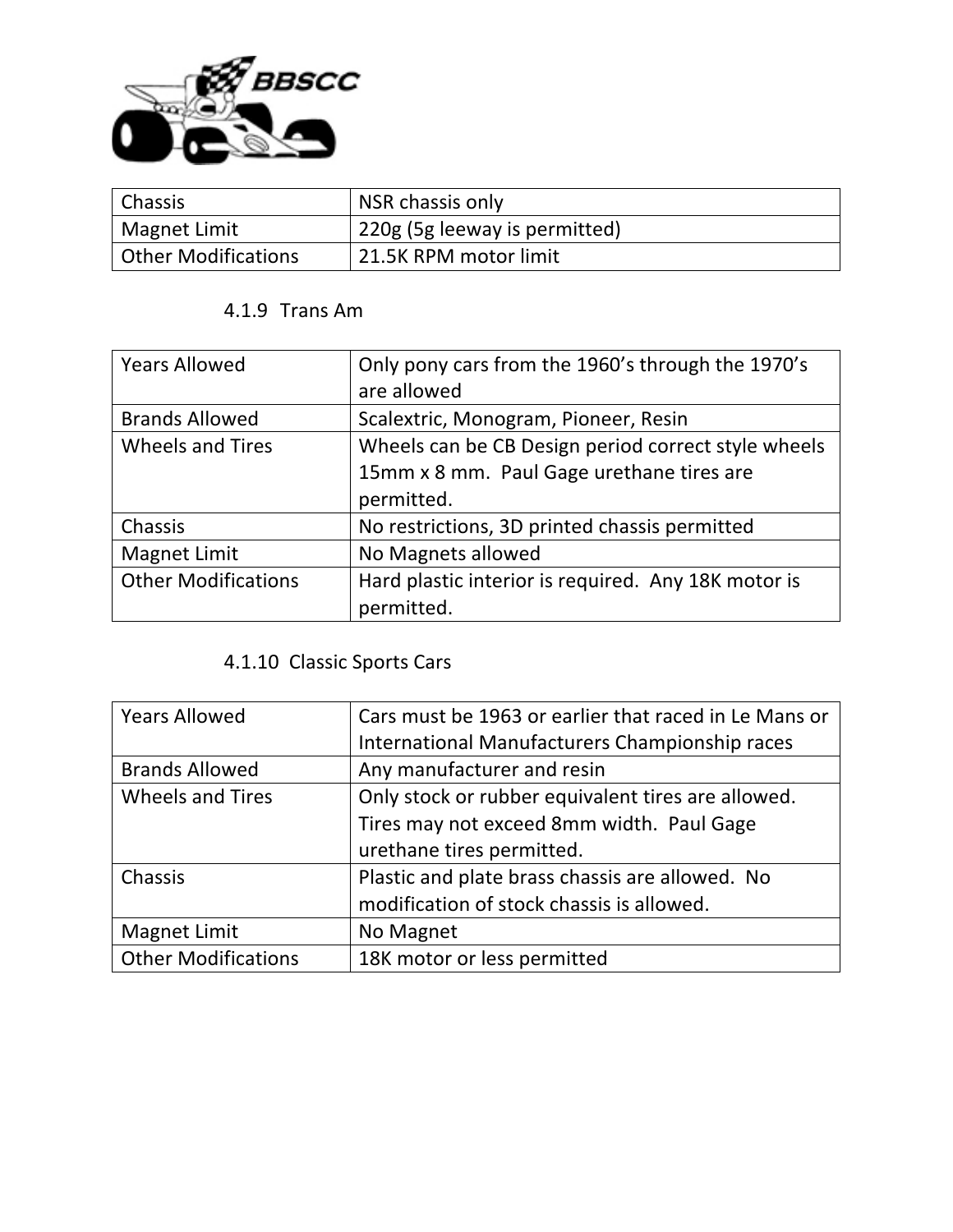

#### 4.1.11 Pre War Cars

| <b>Years Allowed</b>       | Cars must be 1939 and older that raced in Formula 1 |
|----------------------------|-----------------------------------------------------|
|                            | or International Manufacturers Championship races   |
| <b>Brands Allowed</b>      | Any manufacturer and resin                          |
| <b>Wheels and Tires</b>    | Wheels should match the period/original car. Only   |
|                            | stock or rubber/urethane equivalent tires are       |
|                            | allowed. Tire contact patch may not exceed 4mm      |
|                            | width. Front and rear track maximum width is        |
|                            | 2.400''                                             |
| Chassis                    | Plastic, resin and plate brass chassis are allowed. |
|                            | Minimum ground clearance is .100"                   |
| Magnet Limit               | No Magnet                                           |
| <b>Other Modifications</b> | 18K slimline Predator motor, Pendle Slot Racing 16k |
|                            | slimline motor, or 14k H & R motor is permitted     |

#### 4.2 Inactive Classes

#### 4.2.1 Caterham/Lotus 7

| <b>Years Allowed</b>    | Limited to only the Caterham car |
|-------------------------|----------------------------------|
| <b>Brands Allowed</b>   | Scalextric                       |
| <b>Wheels and Tires</b> | Stock only                       |
| Chassis                 | No additional weight             |
| Magnet Limit            | 100g (5g leeway is permitted)    |